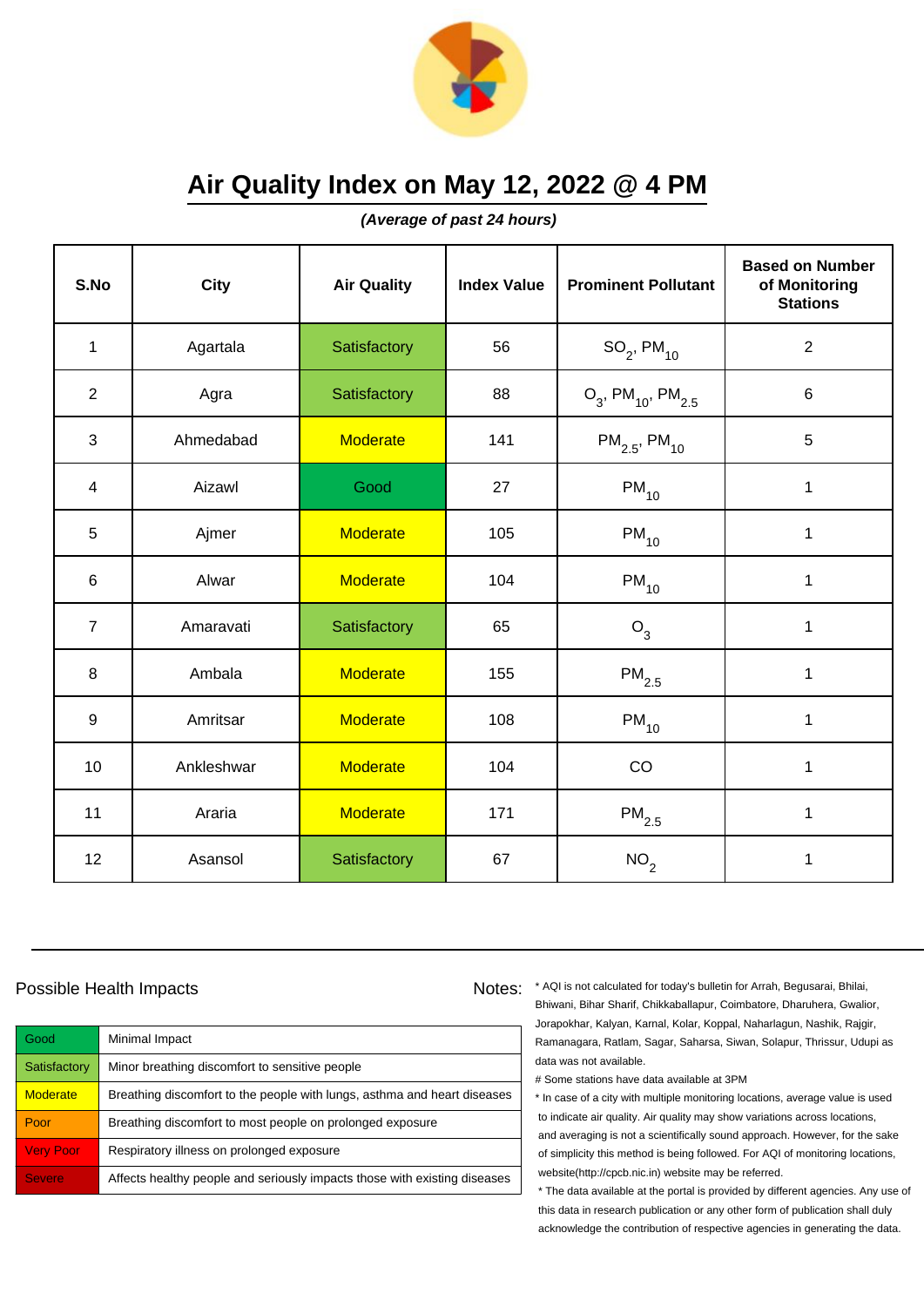

**(Average of past 24 hours)**

| S.No | <b>City</b>                 | <b>Air Quality</b> | <b>Index Value</b> | <b>Prominent Pollutant</b> | <b>Based on Number</b><br>of Monitoring<br><b>Stations</b> |
|------|-----------------------------|--------------------|--------------------|----------------------------|------------------------------------------------------------|
| 13   | Aurangabad (Bihar)          | <b>Moderate</b>    | 173                | $PM_{10}$                  | 1                                                          |
| 14   | Aurangabad<br>(Maharashtra) | <b>Moderate</b>    | 108                | $PM_{10}$                  | 1                                                          |
| 15   | Baddi                       | <b>Moderate</b>    | 127                | $PM_{10}$                  | 1                                                          |
| 16   | Bagalkot                    | Good               | 50                 | $\mathsf{PM}_{2.5}$        | 1                                                          |
| 17   | Baghpat                     | <b>Moderate</b>    | 175                | $O_3$                      | 1                                                          |
| 18   | Bahadurgarh                 | <b>Moderate</b>    | 142                | $PM_{10}$                  | 1                                                          |
| 19   | Ballabgarh                  | Satisfactory       | 84                 | $PM_{10}$                  | 1                                                          |
| 20   | <b>Bathinda</b>             | Satisfactory       | 82                 | $PM_{10}$                  | 1                                                          |
| 21   | Bengaluru                   | Satisfactory       | 57                 | $PM_{10}$ , CO             | 8                                                          |
| 22   | <b>Bettiah</b>              | <b>Moderate</b>    | 114                | $\mathsf{PM}_{2.5}$        | 1                                                          |
| 23   | Bhagalpur                   | <b>Moderate</b>    | 116                | $PM_{10}$ , CO             | $\overline{2}$                                             |
| 24   | <b>Bhiwadi</b>              | <b>Moderate</b>    | 160                | $\mathsf{PM}_{2.5}$        | 1                                                          |

## Possible Health Impacts

| Good             | Minimal Impact                                                            |
|------------------|---------------------------------------------------------------------------|
| Satisfactory     | Minor breathing discomfort to sensitive people                            |
| <b>Moderate</b>  | Breathing discomfort to the people with lungs, asthma and heart diseases  |
| Poor             | Breathing discomfort to most people on prolonged exposure                 |
| <b>Very Poor</b> | Respiratory illness on prolonged exposure                                 |
| <b>Severe</b>    | Affects healthy people and seriously impacts those with existing diseases |

Notes: \* AQI is not calculated for today's bulletin for Arrah, Begusarai, Bhilai, Bhiwani, Bihar Sharif, Chikkaballapur, Coimbatore, Dharuhera, Gwalior, Jorapokhar, Kalyan, Karnal, Kolar, Koppal, Naharlagun, Nashik, Rajgir, Ramanagara, Ratlam, Sagar, Saharsa, Siwan, Solapur, Thrissur, Udupi as data was not available.

# Some stations have data available at 3PM

\* In case of a city with multiple monitoring locations, average value is used to indicate air quality. Air quality may show variations across locations, and averaging is not a scientifically sound approach. However, for the sake of simplicity this method is being followed. For AQI of monitoring locations, website(http://cpcb.nic.in) website may be referred.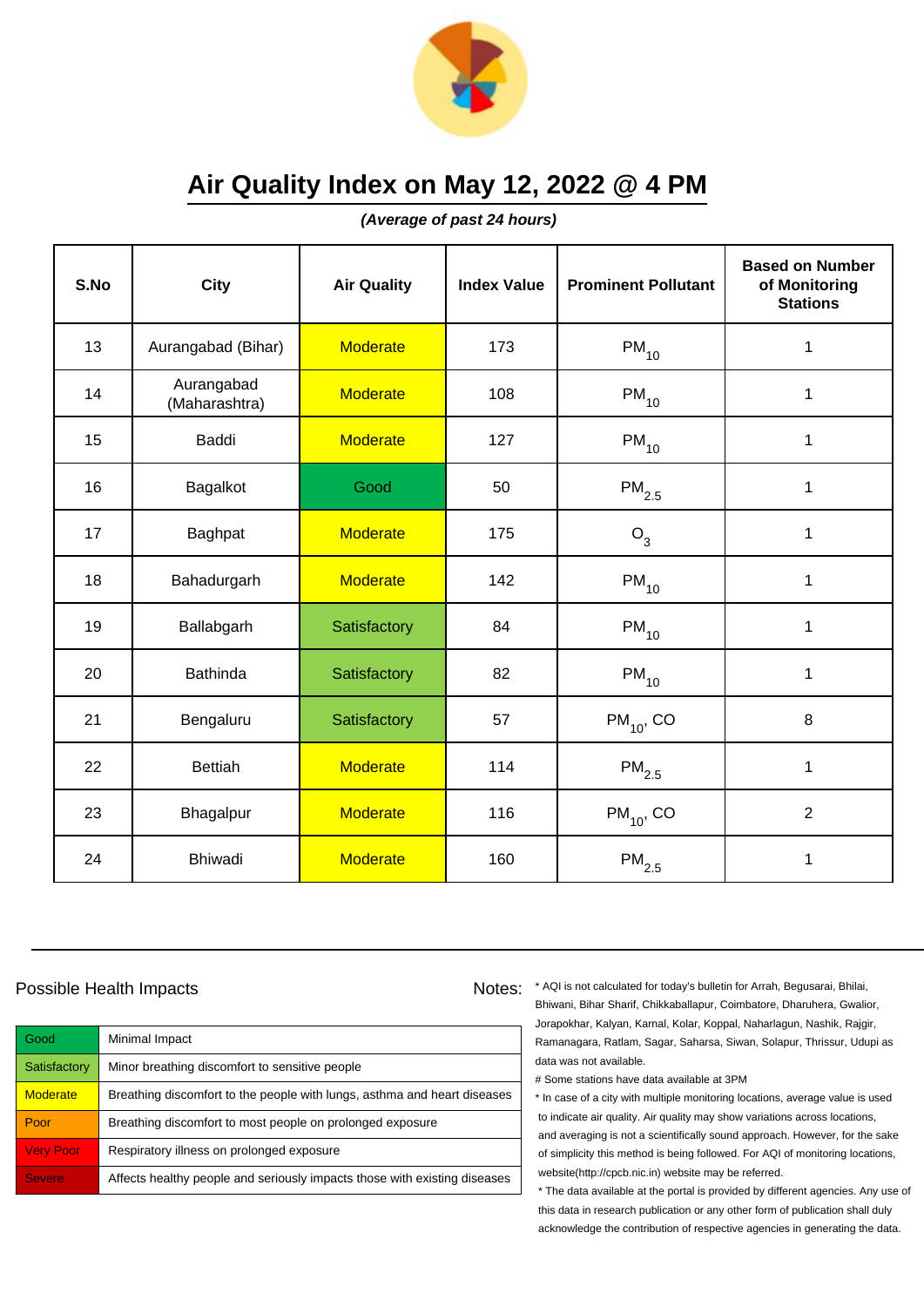

**(Average of past 24 hours)**

| S.No | <b>City</b>    | <b>Air Quality</b> | <b>Index Value</b> | <b>Prominent Pollutant</b> | <b>Based on Number</b><br>of Monitoring<br><b>Stations</b> |
|------|----------------|--------------------|--------------------|----------------------------|------------------------------------------------------------|
| 25   | <b>Bhopal</b>  | <b>Moderate</b>    | 143                | $PM_{10}$                  | 1                                                          |
| 26   | <b>Bidar</b>   | Satisfactory       | 93                 | $\mathsf{PM}_{10}$         | 1                                                          |
| 27   | Bilaspur       | Satisfactory       | 59                 | $\mathsf{PM}_{10}$         | $\mathbf 1$                                                |
| 28   | Brajrajnagar   | Satisfactory       | 55                 | CO                         | 1                                                          |
| 29   | Bulandshahr    | <b>Moderate</b>    | 184                | $O_3$                      | $\mathbf 1$                                                |
| 30   | <b>Buxar</b>   | <b>Moderate</b>    | 105                | CO                         | 1                                                          |
| 31   | Chamarajanagar | Good               | 43                 | $PM_{10}$                  | 1                                                          |
| 32   | Chandigarh     | Poor               | 203                | $O_3$ , PM <sub>10</sub>   | 3                                                          |
| 33   | Chandrapur     | Satisfactory       | 64                 | $O_3$ , CO                 | $\overline{2}$                                             |
| 34   | Charkhi Dadri  | <b>Moderate</b>    | 160                | $PM_{2.5}$                 | $\mathbf 1$                                                |
| 35   | Chennai        | Satisfactory       | 61                 | CO, $PM_{10}$ , $PM_{2.5}$ | $\overline{7}$                                             |
| 36   | Chhapra        | <b>Moderate</b>    | 142                | $\mathsf{PM}_{10}$         | $\mathbf 1$                                                |

### Possible Health Impacts

| Good             | Minimal Impact                                                            |
|------------------|---------------------------------------------------------------------------|
| Satisfactory     | Minor breathing discomfort to sensitive people                            |
| <b>Moderate</b>  | Breathing discomfort to the people with lungs, asthma and heart diseases  |
| Poor             | Breathing discomfort to most people on prolonged exposure                 |
| <b>Very Poor</b> | Respiratory illness on prolonged exposure                                 |
| <b>Severe</b>    | Affects healthy people and seriously impacts those with existing diseases |

Notes: \* AQI is not calculated for today's bulletin for Arrah, Begusarai, Bhilai, Bhiwani, Bihar Sharif, Chikkaballapur, Coimbatore, Dharuhera, Gwalior, Jorapokhar, Kalyan, Karnal, Kolar, Koppal, Naharlagun, Nashik, Rajgir, Ramanagara, Ratlam, Sagar, Saharsa, Siwan, Solapur, Thrissur, Udupi as data was not available.

# Some stations have data available at 3PM

\* In case of a city with multiple monitoring locations, average value is used to indicate air quality. Air quality may show variations across locations, and averaging is not a scientifically sound approach. However, for the sake of simplicity this method is being followed. For AQI of monitoring locations, website(http://cpcb.nic.in) website may be referred.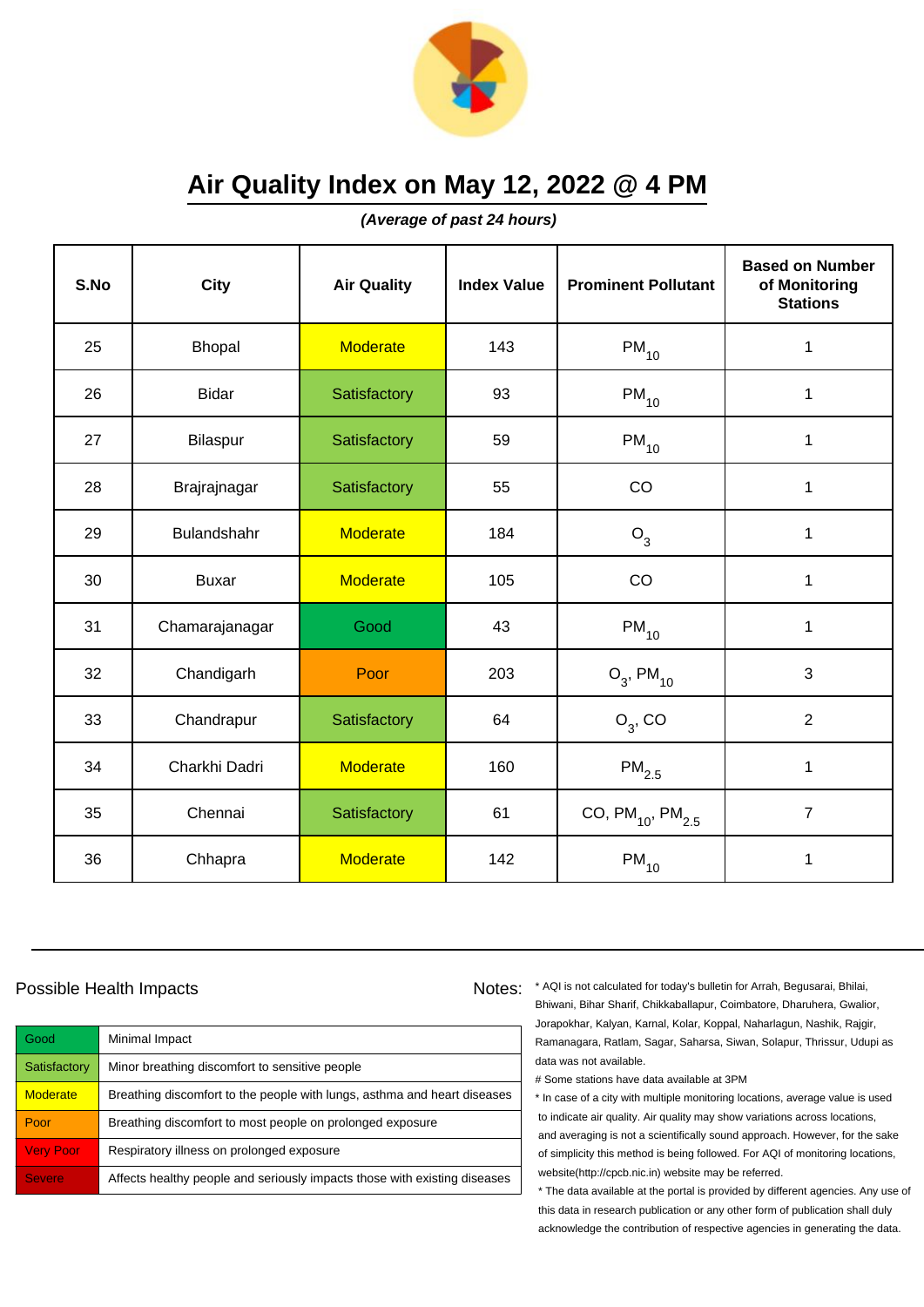

**(Average of past 24 hours)**

| S.No | <b>City</b>    | <b>Air Quality</b> | <b>Index Value</b> | <b>Prominent Pollutant</b>    | <b>Based on Number</b><br>of Monitoring<br><b>Stations</b> |
|------|----------------|--------------------|--------------------|-------------------------------|------------------------------------------------------------|
| 37   | Chikkamagaluru | Good               | 27                 | $PM_{10}$                     | 1                                                          |
| 38   | Damoh          | Satisfactory       | 55                 | $\mathsf{PM}_{10}$            | 1                                                          |
| 39   | Darbhanga      | <b>Moderate</b>    | 127                | $PM_{10}$                     | $\mathbf{1}$                                               |
| 40   | Davanagere     | Good               | 36                 | $PM_{10}$                     | $\mathbf{1}$                                               |
| 41   | Dehradun       | <b>Moderate</b>    | 102                | $PM_{10}$                     | $\mathbf{1}$                                               |
| 42   | Delhi          | <b>Moderate</b>    | 164                | $O_3$ , PM <sub>2.5</sub>     | 37                                                         |
| 43   | Dewas          | <b>Moderate</b>    | 147                | $\mathsf{PM}_{10}$            | 1                                                          |
| 44   | Durgapur       | <b>Moderate</b>    | 130                | $PM_{10}$                     | 1                                                          |
| 45   | Eloor          | Satisfactory       | 56                 | $PM_{10}$                     | $\mathbf 1$                                                |
| 46   | Ernakulam      | Good               | 46                 | NO <sub>2</sub>               | $\mathbf{1}$                                               |
| 47   | Faridabad      | <b>Moderate</b>    | 126                | $PM_{2.5}$ , PM <sub>10</sub> | $\overline{2}$                                             |
| 48   | Fatehabad      | <b>Moderate</b>    | 164                | $PM_{10}$                     | 1                                                          |

#### Possible Health Impacts

| Good             | Minimal Impact                                                            |
|------------------|---------------------------------------------------------------------------|
| Satisfactory     | Minor breathing discomfort to sensitive people                            |
| <b>Moderate</b>  | Breathing discomfort to the people with lungs, asthma and heart diseases  |
| Poor             | Breathing discomfort to most people on prolonged exposure                 |
| <b>Very Poor</b> | Respiratory illness on prolonged exposure                                 |
| <b>Severe</b>    | Affects healthy people and seriously impacts those with existing diseases |

Notes: \* AQI is not calculated for today's bulletin for Arrah, Begusarai, Bhilai, Bhiwani, Bihar Sharif, Chikkaballapur, Coimbatore, Dharuhera, Gwalior, Jorapokhar, Kalyan, Karnal, Kolar, Koppal, Naharlagun, Nashik, Rajgir, Ramanagara, Ratlam, Sagar, Saharsa, Siwan, Solapur, Thrissur, Udupi as data was not available.

# Some stations have data available at 3PM

\* In case of a city with multiple monitoring locations, average value is used to indicate air quality. Air quality may show variations across locations, and averaging is not a scientifically sound approach. However, for the sake of simplicity this method is being followed. For AQI of monitoring locations, website(http://cpcb.nic.in) website may be referred.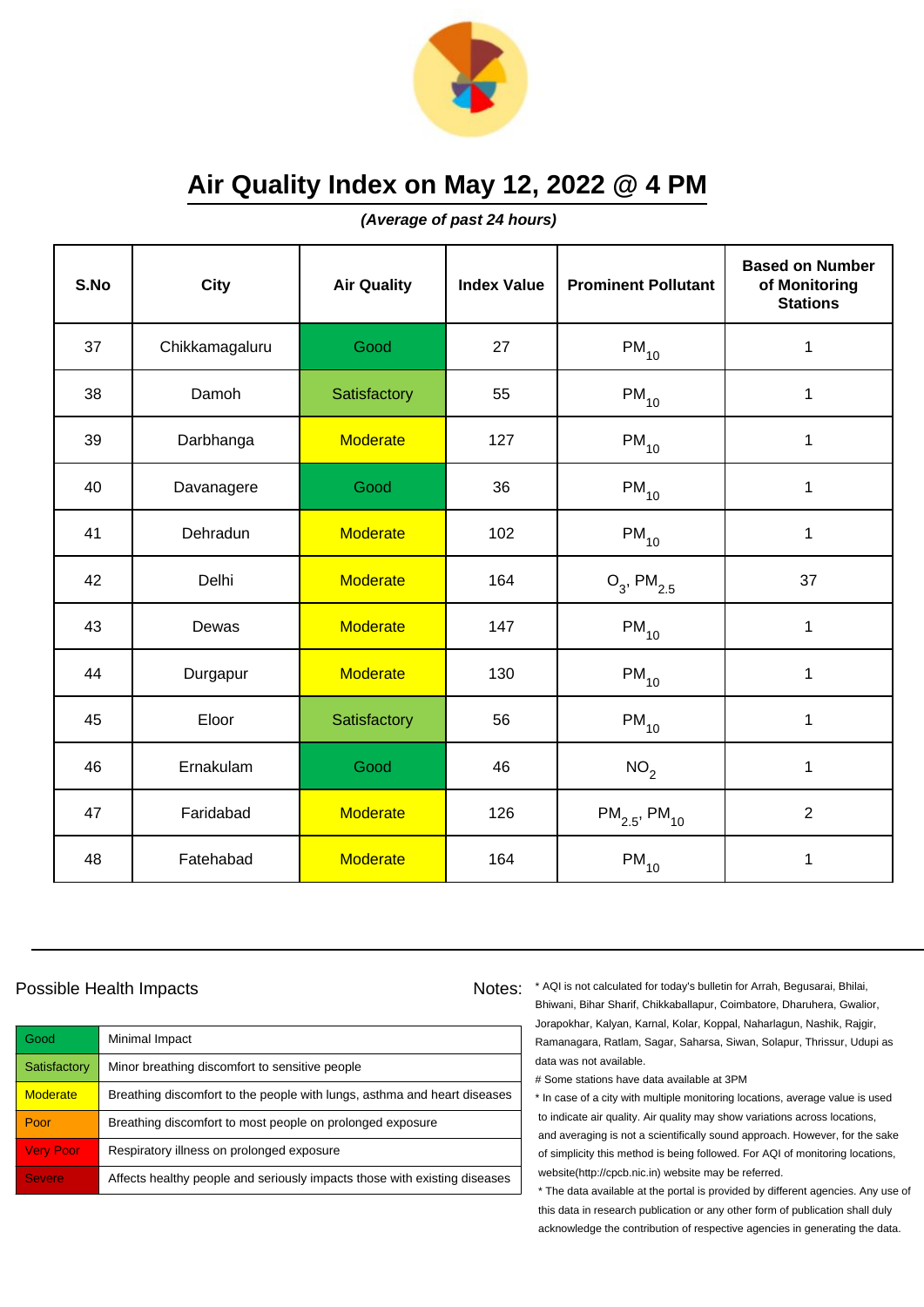

**(Average of past 24 hours)**

| S.No | <b>City</b>          | <b>Air Quality</b> | <b>Index Value</b> | <b>Prominent Pollutant</b>    | <b>Based on Number</b><br>of Monitoring<br><b>Stations</b> |
|------|----------------------|--------------------|--------------------|-------------------------------|------------------------------------------------------------|
| 49   | Firozabad            | <b>Moderate</b>    | 102                | $O_3$ , PM <sub>10</sub>      | $\overline{2}$                                             |
| 50   | Gadag                | Good               | 29                 | SO <sub>2</sub>               | 1                                                          |
| 51   | Gandhinagar          | <b>Moderate</b>    | 191                | $PM_{2.5}$ , PM <sub>10</sub> | 3                                                          |
| 52   | Gangtok              | Satisfactory       | 71                 | $PM_{2.5}$                    | 1                                                          |
| 53   | Gaya                 | Satisfactory       | 75                 | $PM_{10}$ , CO                | 3                                                          |
| 54   | Ghaziabad            | <b>Moderate</b>    | 172                | $O_3$ , PM <sub>10</sub>      | $\overline{\mathcal{A}}$                                   |
| 55   | Gorakhpur            | Good               | 42                 | SO <sub>2</sub>               | 1                                                          |
| 56   | <b>Greater Noida</b> | <b>Moderate</b>    | 134                | $PM_{10}$                     | $\overline{2}$                                             |
| 57   | Gummidipoondi        | Good               | 17                 | $PM_{10}$                     | $\mathbf{1}$                                               |
| 58   | Gurugram             | <b>Moderate</b>    | 158                | $PM_{10}$ , PM <sub>2.5</sub> | $\overline{2}$                                             |
| 59   | Guwahati             | Good               | 42                 | $PM_{10}$                     | $\overline{2}$                                             |
| 60   | Hajipur              | Satisfactory       | 85                 | $PM_{2.5}$                    | 1                                                          |

## Possible Health Impacts

| Good             | Minimal Impact                                                            |
|------------------|---------------------------------------------------------------------------|
| Satisfactory     | Minor breathing discomfort to sensitive people                            |
| <b>Moderate</b>  | Breathing discomfort to the people with lungs, asthma and heart diseases  |
| Poor             | Breathing discomfort to most people on prolonged exposure                 |
| <b>Very Poor</b> | Respiratory illness on prolonged exposure                                 |
| <b>Severe</b>    | Affects healthy people and seriously impacts those with existing diseases |

Notes: \* AQI is not calculated for today's bulletin for Arrah, Begusarai, Bhilai, Bhiwani, Bihar Sharif, Chikkaballapur, Coimbatore, Dharuhera, Gwalior, Jorapokhar, Kalyan, Karnal, Kolar, Koppal, Naharlagun, Nashik, Rajgir, Ramanagara, Ratlam, Sagar, Saharsa, Siwan, Solapur, Thrissur, Udupi as data was not available.

# Some stations have data available at 3PM

\* In case of a city with multiple monitoring locations, average value is used to indicate air quality. Air quality may show variations across locations, and averaging is not a scientifically sound approach. However, for the sake of simplicity this method is being followed. For AQI of monitoring locations, website(http://cpcb.nic.in) website may be referred.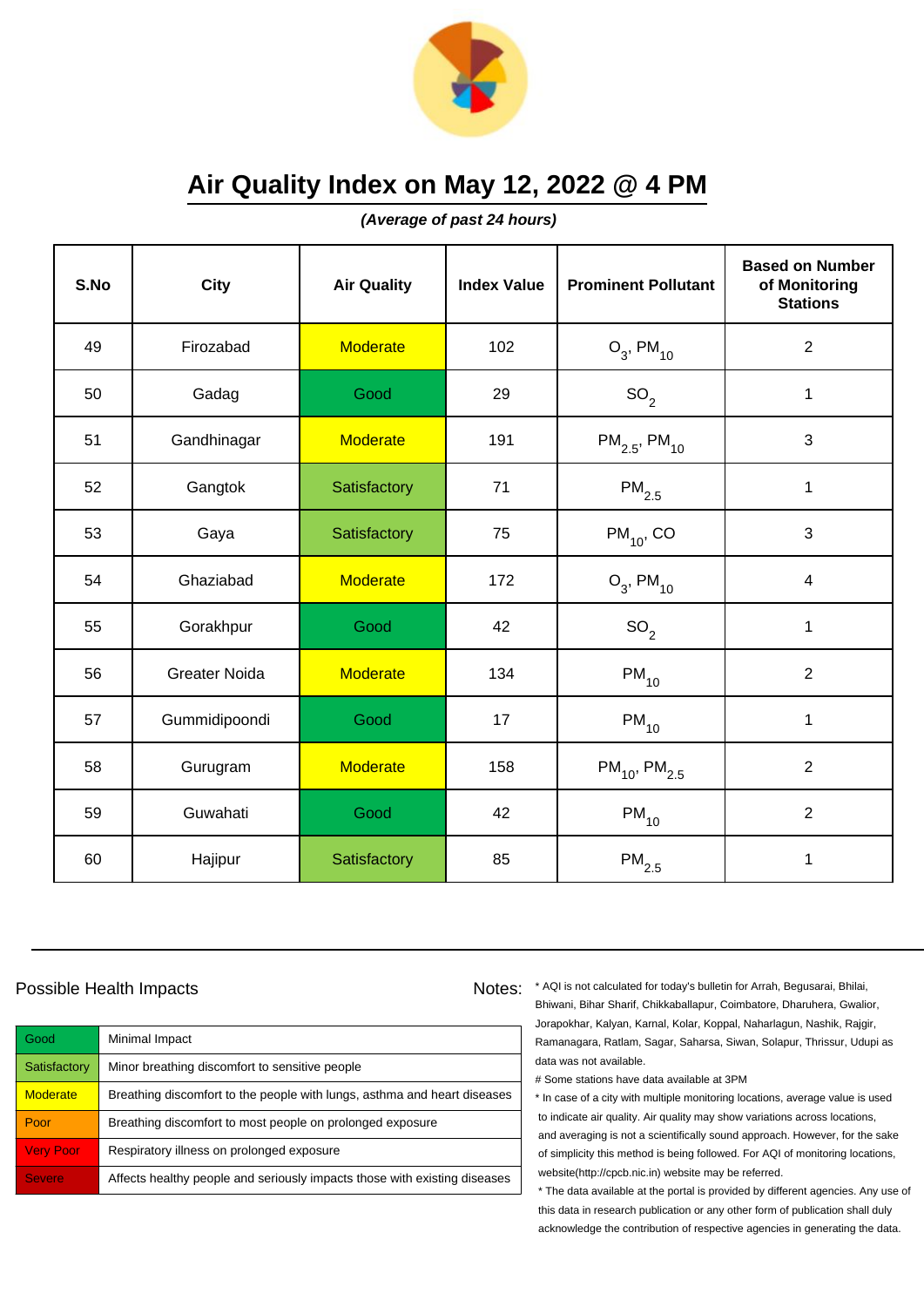

**(Average of past 24 hours)**

| S.No | <b>City</b> | <b>Air Quality</b> | <b>Index Value</b> | <b>Prominent Pollutant</b>                   | <b>Based on Number</b><br>of Monitoring<br><b>Stations</b> |
|------|-------------|--------------------|--------------------|----------------------------------------------|------------------------------------------------------------|
| 61   | Haldia      | Satisfactory       | 66                 | $PM_{10}$                                    | 1                                                          |
| 62   | Hapur       | <b>Moderate</b>    | 139                | $PM_{10}$                                    | 1                                                          |
| 63   | Hassan      | Satisfactory       | 54                 | $PM_{10}$                                    | 1                                                          |
| 64   | Haveri      | Good               | 45                 | $PM_{10}$                                    | 1                                                          |
| 65   | Hisar       | Poor               | 230                | $PM_{2.5}$                                   | $\mathbf{1}$                                               |
| 66   | Howrah      | Satisfactory       | 65                 | $PM_{10}$                                    | 3                                                          |
| 67   | Hubballi    | Satisfactory       | 62                 | $PM_{10}$                                    | $\mathbf{1}$                                               |
| 68   | Hyderabad   | Satisfactory       | 72                 | $PM_{10}$ , NO <sub>2</sub> , O <sub>3</sub> | $6\phantom{1}$                                             |
| 69   | Imphal      | Good               | 32                 | SO <sub>2</sub>                              | $\mathbf{1}$                                               |
| 70   | Indore      | <b>Moderate</b>    | 184                | $PM_{10}$                                    | 1                                                          |
| 71   | Jabalpur    | <b>Moderate</b>    | 128                | $PM_{10}$                                    | 1                                                          |
| 72   | Jaipur      | <b>Moderate</b>    | 170                | $PM_{2.5}$ , PM <sub>10</sub>                | $\mathbf{3}$                                               |

## Possible Health Impacts

| Good             | Minimal Impact                                                            |
|------------------|---------------------------------------------------------------------------|
| Satisfactory     | Minor breathing discomfort to sensitive people                            |
| <b>Moderate</b>  | Breathing discomfort to the people with lungs, asthma and heart diseases  |
| Poor             | Breathing discomfort to most people on prolonged exposure                 |
| <b>Very Poor</b> | Respiratory illness on prolonged exposure                                 |
| <b>Severe</b>    | Affects healthy people and seriously impacts those with existing diseases |

Notes: \* AQI is not calculated for today's bulletin for Arrah, Begusarai, Bhilai, Bhiwani, Bihar Sharif, Chikkaballapur, Coimbatore, Dharuhera, Gwalior, Jorapokhar, Kalyan, Karnal, Kolar, Koppal, Naharlagun, Nashik, Rajgir, Ramanagara, Ratlam, Sagar, Saharsa, Siwan, Solapur, Thrissur, Udupi as data was not available.

# Some stations have data available at 3PM

\* In case of a city with multiple monitoring locations, average value is used to indicate air quality. Air quality may show variations across locations, and averaging is not a scientifically sound approach. However, for the sake of simplicity this method is being followed. For AQI of monitoring locations, website(http://cpcb.nic.in) website may be referred.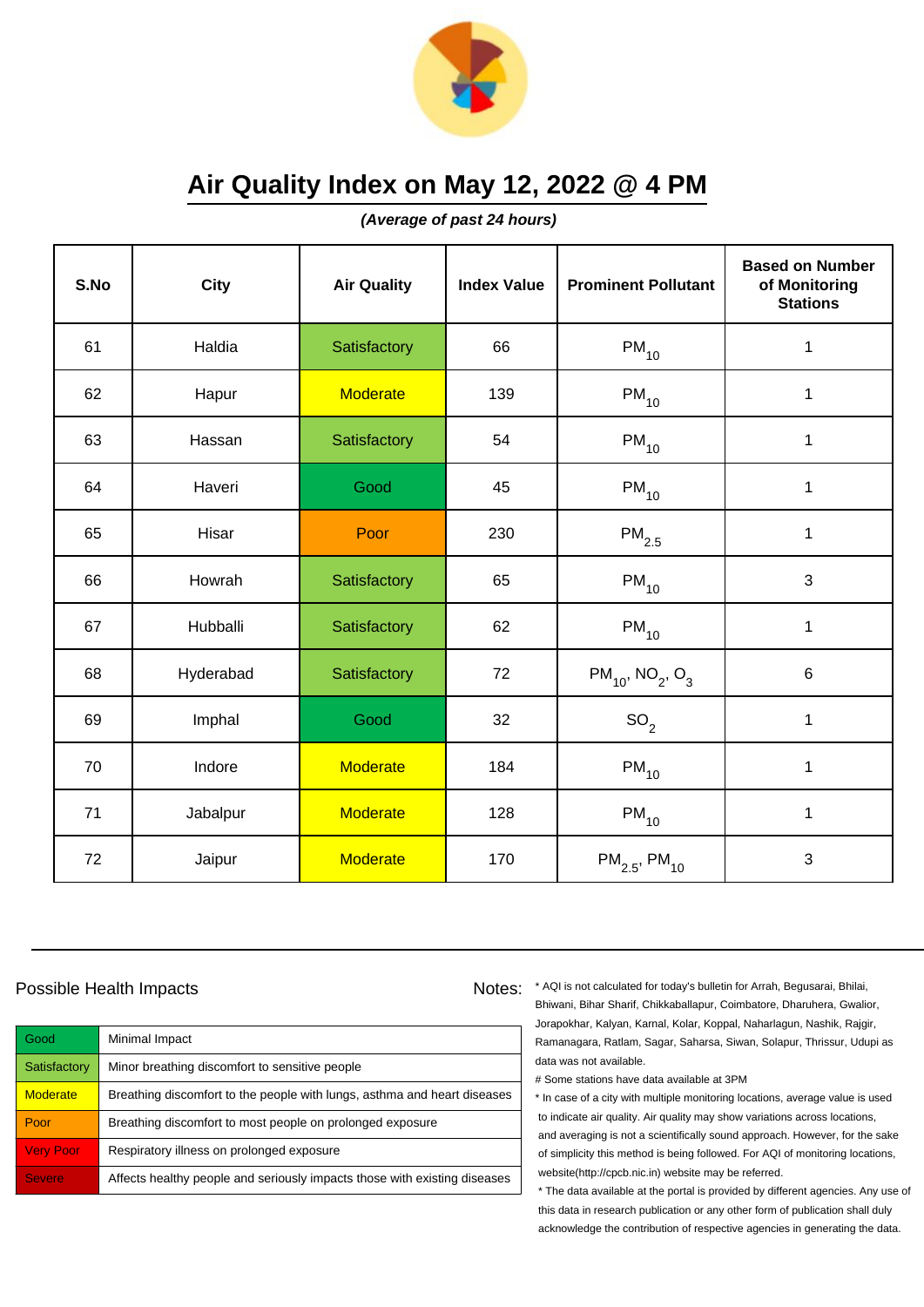

**(Average of past 24 hours)**

| S.No | <b>City</b> | <b>Air Quality</b> | <b>Index Value</b> | <b>Prominent Pollutant</b> | <b>Based on Number</b><br>of Monitoring<br><b>Stations</b> |
|------|-------------|--------------------|--------------------|----------------------------|------------------------------------------------------------|
| 73   | Jalandhar   | <b>Moderate</b>    | 111                | $PM_{10}$                  | 1                                                          |
| 74   | Jhansi      | Moderate           | 162                | $PM_{10}$                  | $\mathbf{1}$                                               |
| 75   | Jind        | <b>Moderate</b>    | 167                | $\mathsf{PM}_{2.5}$        | 1                                                          |
| 76   | Jodhpur     | Moderate           | 153                | $\mathsf{PM}_{2.5}$        | 1                                                          |
| 77   | Kaithal     | <b>Moderate</b>    | 189                | $PM_{10}$                  | $\mathbf 1$                                                |
| 78   | Kalaburgi   | Satisfactory       | 94                 | $PM_{10}$                  | 1                                                          |
| 79   | Kannur      | Satisfactory       | 64                 | CO                         | 1                                                          |
| 80   | Kanpur      | Satisfactory       | 83                 | $O_3$ , PM <sub>10</sub>   | 3                                                          |
| 81   | Katihar     | <b>Moderate</b>    | 106                | $PM_{10}$                  | $\mathbf{1}$                                               |
| 82   | Katni       | <b>Moderate</b>    | 137                | $PM_{10}$                  | 1                                                          |
| 83   | Khanna      | <b>Moderate</b>    | 126                | $PM_{10}$                  | 1                                                          |
| 84   | Kishanganj  | Satisfactory       | 95                 | $PM_{10}$                  | 1                                                          |

## Possible Health Impacts

| Good             | Minimal Impact                                                            |
|------------------|---------------------------------------------------------------------------|
| Satisfactory     | Minor breathing discomfort to sensitive people                            |
| <b>Moderate</b>  | Breathing discomfort to the people with lungs, asthma and heart diseases  |
| Poor             | Breathing discomfort to most people on prolonged exposure                 |
| <b>Very Poor</b> | Respiratory illness on prolonged exposure                                 |
| <b>Severe</b>    | Affects healthy people and seriously impacts those with existing diseases |

Notes: \* AQI is not calculated for today's bulletin for Arrah, Begusarai, Bhilai, Bhiwani, Bihar Sharif, Chikkaballapur, Coimbatore, Dharuhera, Gwalior, Jorapokhar, Kalyan, Karnal, Kolar, Koppal, Naharlagun, Nashik, Rajgir, Ramanagara, Ratlam, Sagar, Saharsa, Siwan, Solapur, Thrissur, Udupi as data was not available.

# Some stations have data available at 3PM

\* In case of a city with multiple monitoring locations, average value is used to indicate air quality. Air quality may show variations across locations, and averaging is not a scientifically sound approach. However, for the sake of simplicity this method is being followed. For AQI of monitoring locations, website(http://cpcb.nic.in) website may be referred.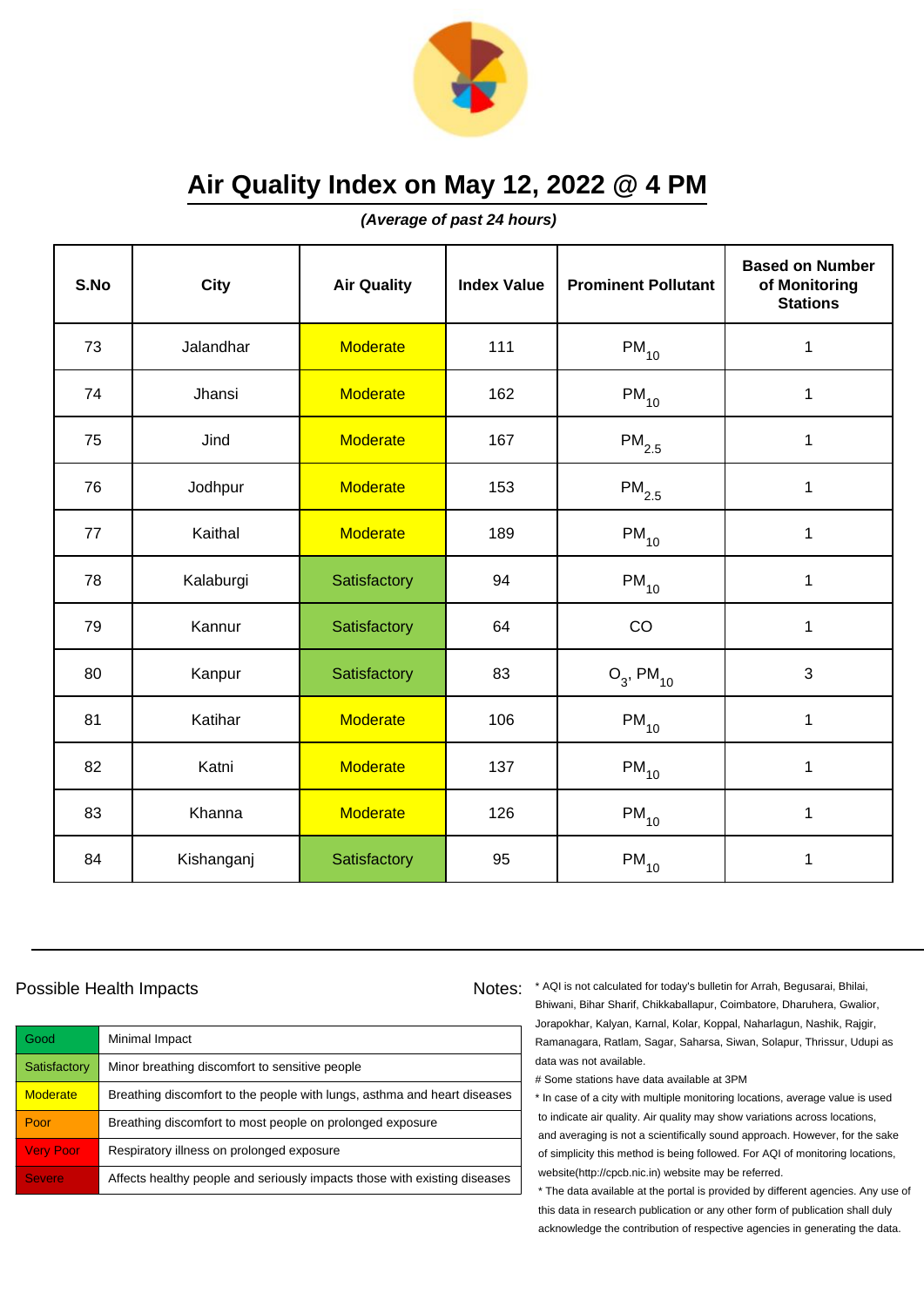

**(Average of past 24 hours)**

| S.No | <b>City</b>      | <b>Air Quality</b> | <b>Index Value</b> | <b>Prominent Pollutant</b>                     | <b>Based on Number</b><br>of Monitoring<br><b>Stations</b> |
|------|------------------|--------------------|--------------------|------------------------------------------------|------------------------------------------------------------|
| 85   | Kochi            | <b>Moderate</b>    | 108                | $\mathsf{PM}_{2.5}$                            | 1                                                          |
| 86   | Kohima           | Good               | 49                 | SO <sub>2</sub>                                | 1                                                          |
| 87   | Kolkata          | Satisfactory       | 68                 | $PM_{10}$ , NO <sub>2</sub> , O <sub>3</sub>   | $\overline{7}$                                             |
| 88   | Kollam           | Satisfactory       | 92                 | $PM_{10}$                                      | 1                                                          |
| 89   | Kota             | <b>Moderate</b>    | 182                | $PM_{10}$                                      | $\mathbf{1}$                                               |
| 90   | Kozhikode        | Satisfactory       | 65                 | $PM_{10}$                                      | 1                                                          |
| 91   | Kurukshetra      | Poor               | 207                | $PM_{2.5}$                                     | 1                                                          |
| 92   | Lucknow          | Satisfactory       | 98                 | $PM_{2.5}$ , PM <sub>10</sub> , O <sub>3</sub> | $\,6$                                                      |
| 93   | Ludhiana         | <b>Moderate</b>    | 185                | $PM_{2.5}$                                     | $\mathbf{1}$                                               |
| 94   | Madikeri         | Good               | 31                 | $PM_{10}$                                      | 1                                                          |
| 95   | Maihar           | Satisfactory       | 89                 | CO                                             | 1                                                          |
| 96   | Mandi Gobindgarh | <b>Moderate</b>    | 155                | $\mathsf{PM}_{2.5}$                            | 1                                                          |

## Possible Health Impacts

| Good             | Minimal Impact                                                            |
|------------------|---------------------------------------------------------------------------|
| Satisfactory     | Minor breathing discomfort to sensitive people                            |
| <b>Moderate</b>  | Breathing discomfort to the people with lungs, asthma and heart diseases  |
| Poor             | Breathing discomfort to most people on prolonged exposure                 |
| <b>Very Poor</b> | Respiratory illness on prolonged exposure                                 |
| <b>Severe</b>    | Affects healthy people and seriously impacts those with existing diseases |

Notes: \* AQI is not calculated for today's bulletin for Arrah, Begusarai, Bhilai, Bhiwani, Bihar Sharif, Chikkaballapur, Coimbatore, Dharuhera, Gwalior, Jorapokhar, Kalyan, Karnal, Kolar, Koppal, Naharlagun, Nashik, Rajgir,

Ramanagara, Ratlam, Sagar, Saharsa, Siwan, Solapur, Thrissur, Udupi as data was not available.

# Some stations have data available at 3PM

\* In case of a city with multiple monitoring locations, average value is used to indicate air quality. Air quality may show variations across locations, and averaging is not a scientifically sound approach. However, for the sake of simplicity this method is being followed. For AQI of monitoring locations, website(http://cpcb.nic.in) website may be referred.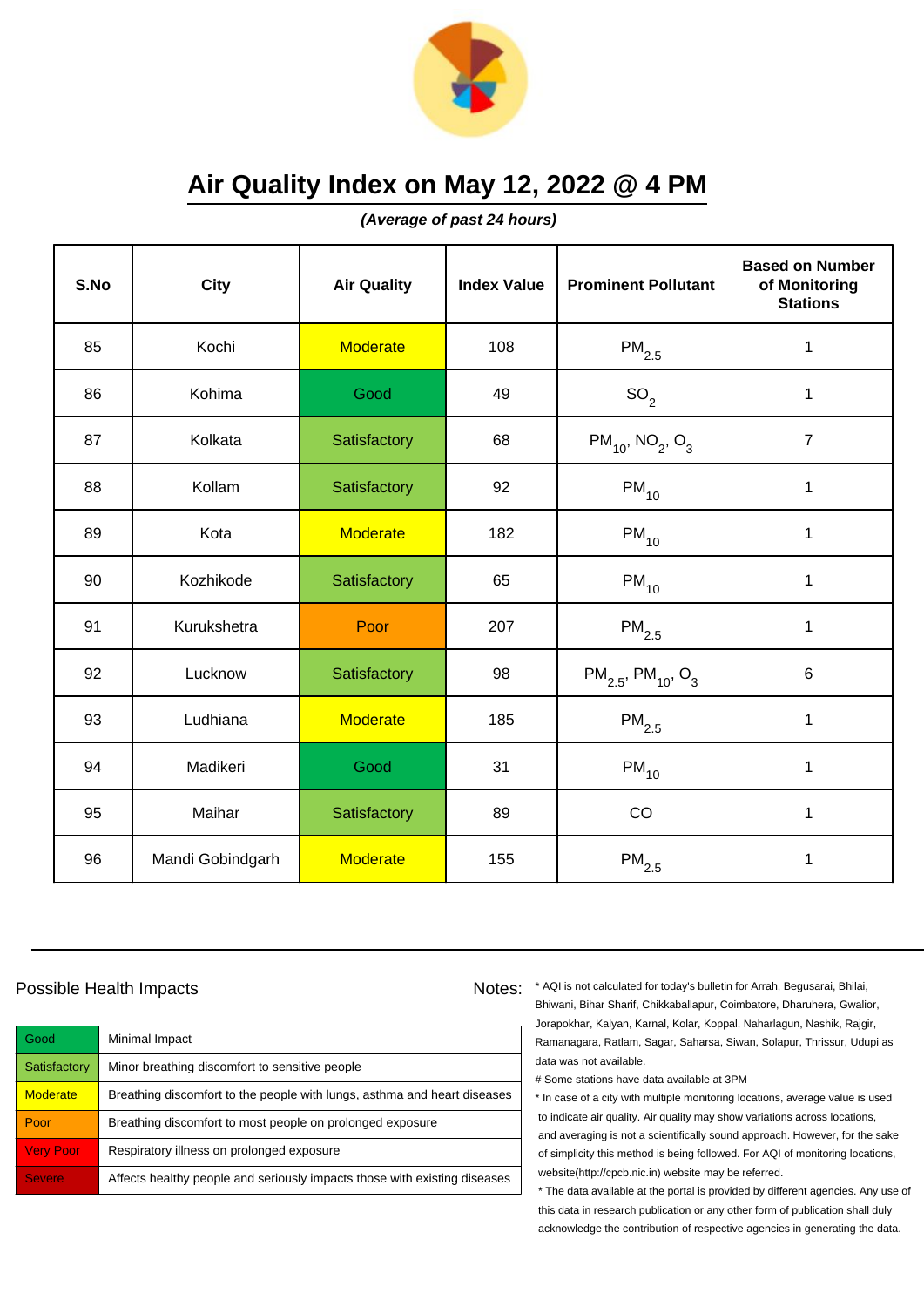

**(Average of past 24 hours)**

| S.No | City          | <b>Air Quality</b> | <b>Index Value</b> | <b>Prominent Pollutant</b>    | <b>Based on Number</b><br>of Monitoring<br><b>Stations</b> |
|------|---------------|--------------------|--------------------|-------------------------------|------------------------------------------------------------|
| 97   | Mandideep     | <b>Moderate</b>    | 105                | $PM_{10}$                     | 1                                                          |
| 98   | Mandikhera    | <b>Moderate</b>    | 114                | $PM_{10}$                     | 1                                                          |
| 99   | Manesar       | Poor               | 213                | $\mathsf{PM}_{2.5}$           | 1                                                          |
| 100  | Manglore      | Satisfactory       | 71                 | CO                            | 1                                                          |
| 101  | Manguraha     | Satisfactory       | 52                 | $PM_{10}$                     | 1                                                          |
| 102  | Meerut        | <b>Moderate</b>    | 140                | $O_3$ , PM <sub>10</sub>      | 3                                                          |
| 103  | Moradabad     | <b>Moderate</b>    | 115                | $O_3$ , PM <sub>10</sub>      | $\overline{4}$                                             |
| 104  | Motihari      | Satisfactory       | 82                 | $PM_{2.5}$                    | 1                                                          |
| 105  | Mumbai        | <b>Moderate</b>    | 122                | $PM_{10}$ , PM <sub>2.5</sub> | 17                                                         |
| 106  | Munger        | <b>Moderate</b>    | 130                | $PM_{10}$                     | 1                                                          |
| 107  | Muzaffarnagar | Poor               | 209                | $\mathsf{PM}_{2.5}$           | 1                                                          |
| 108  | Muzaffarpur   | Satisfactory       | 95                 | $PM_{10}$ , PM <sub>2.5</sub> | $\overline{2}$                                             |

### Possible Health Impacts

| Good             | Minimal Impact                                                            |
|------------------|---------------------------------------------------------------------------|
| Satisfactory     | Minor breathing discomfort to sensitive people                            |
| <b>Moderate</b>  | Breathing discomfort to the people with lungs, asthma and heart diseases  |
| Poor             | Breathing discomfort to most people on prolonged exposure                 |
| <b>Very Poor</b> | Respiratory illness on prolonged exposure                                 |
| <b>Severe</b>    | Affects healthy people and seriously impacts those with existing diseases |

Notes: \* AQI is not calculated for today's bulletin for Arrah, Begusarai, Bhilai, Bhiwani, Bihar Sharif, Chikkaballapur, Coimbatore, Dharuhera, Gwalior, Jorapokhar, Kalyan, Karnal, Kolar, Koppal, Naharlagun, Nashik, Rajgir, Ramanagara, Ratlam, Sagar, Saharsa, Siwan, Solapur, Thrissur, Udupi as data was not available.

# Some stations have data available at 3PM

\* In case of a city with multiple monitoring locations, average value is used to indicate air quality. Air quality may show variations across locations, and averaging is not a scientifically sound approach. However, for the sake of simplicity this method is being followed. For AQI of monitoring locations, website(http://cpcb.nic.in) website may be referred.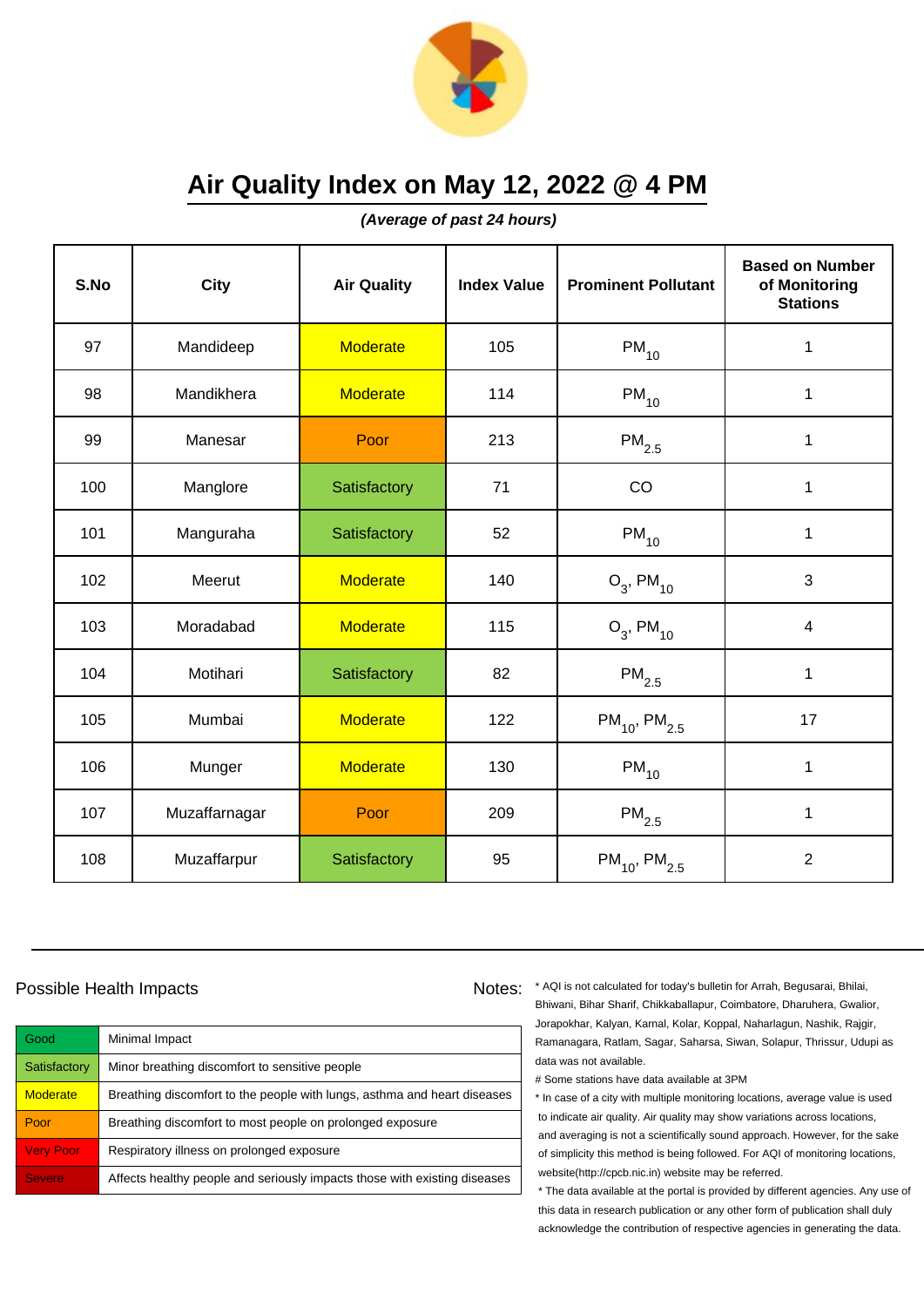

**(Average of past 24 hours)**

| S.No | <b>City</b> | <b>Air Quality</b> | <b>Index Value</b> | <b>Prominent Pollutant</b>         | <b>Based on Number</b><br>of Monitoring<br><b>Stations</b> |
|------|-------------|--------------------|--------------------|------------------------------------|------------------------------------------------------------|
| 109  | Mysuru      | Good               | 41                 | $PM_{10}$                          | 1                                                          |
| 110  | Nagpur      | <b>Moderate</b>    | 169                | O <sub>3</sub>                     | 1                                                          |
| 111  | Nandesari   | Good               | 32                 | $\mathsf{PM}_{2.5}$                | $\mathbf{1}$                                               |
| 112  | Narnaul     | <b>Moderate</b>    | 149                | $PM_{2.5}$                         | $\mathbf{1}$                                               |
| 113  | Navi Mumbai | Satisfactory       | 94                 | $PM_{10}$ , CO                     | $\mathbf{3}$                                               |
| 114  | Noida       | <b>Moderate</b>    | 158                | $PM_{10}$ , O <sub>3</sub>         | $\overline{4}$                                             |
| 115  | Pali        | <b>Moderate</b>    | 178                | $\mathsf{PM}_{2.5}$                | 1                                                          |
| 116  | Palwal      | <b>Moderate</b>    | 142                | $PM_{2.5}$                         | 1                                                          |
| 117  | Panchkula   | Satisfactory       | 86                 | $\mathsf{PM}_{2.5}$                | $\mathbf 1$                                                |
| 118  | Panipat     | <b>Moderate</b>    | 147                | $PM_{10}$                          | 1                                                          |
| 119  | Patiala     | <b>Moderate</b>    | 123                | $PM_{10}$                          | 1                                                          |
| 120  | Patna       | <b>Moderate</b>    | 125                | $PM_{10}$ , PM <sub>2.5</sub> , CO | $\,6$                                                      |

## Possible Health Impacts

| Good             | Minimal Impact                                                            |
|------------------|---------------------------------------------------------------------------|
| Satisfactory     | Minor breathing discomfort to sensitive people                            |
| <b>Moderate</b>  | Breathing discomfort to the people with lungs, asthma and heart diseases  |
| Poor             | Breathing discomfort to most people on prolonged exposure                 |
| <b>Very Poor</b> | Respiratory illness on prolonged exposure                                 |
| <b>Severe</b>    | Affects healthy people and seriously impacts those with existing diseases |

Notes: \* AQI is not calculated for today's bulletin for Arrah, Begusarai, Bhilai, Bhiwani, Bihar Sharif, Chikkaballapur, Coimbatore, Dharuhera, Gwalior, Jorapokhar, Kalyan, Karnal, Kolar, Koppal, Naharlagun, Nashik, Rajgir, Ramanagara, Ratlam, Sagar, Saharsa, Siwan, Solapur, Thrissur, Udupi as

# Some stations have data available at 3PM

data was not available.

\* In case of a city with multiple monitoring locations, average value is used to indicate air quality. Air quality may show variations across locations, and averaging is not a scientifically sound approach. However, for the sake of simplicity this method is being followed. For AQI of monitoring locations, website(http://cpcb.nic.in) website may be referred.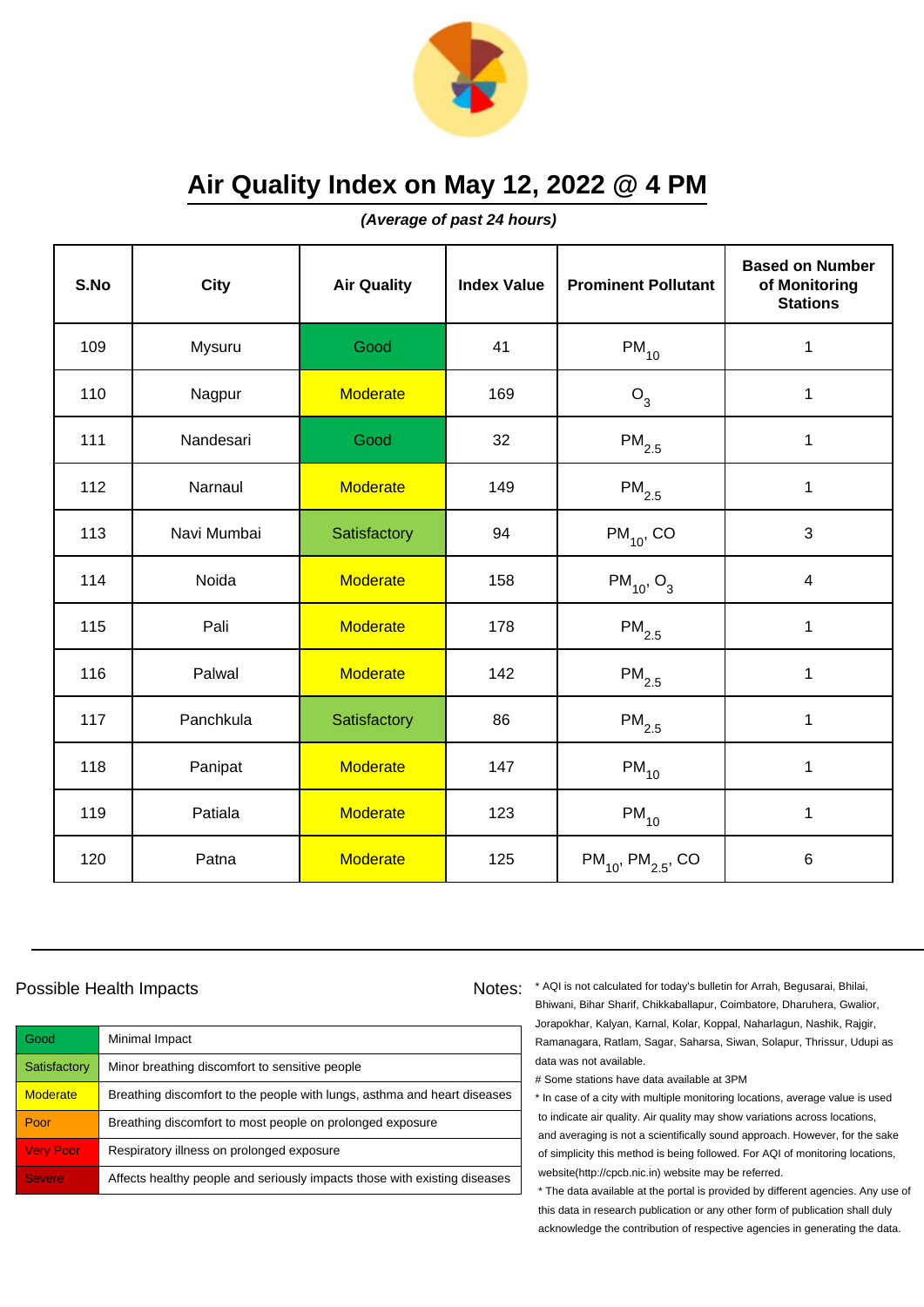

**(Average of past 24 hours)**

| S.No | <b>City</b>       | <b>Air Quality</b> | <b>Index Value</b> | <b>Prominent Pollutant</b>    | <b>Based on Number</b><br>of Monitoring<br><b>Stations</b> |
|------|-------------------|--------------------|--------------------|-------------------------------|------------------------------------------------------------|
| 121  | Pithampur         | <b>Moderate</b>    | 150                | $\mathsf{PM}_{10}$            | 1                                                          |
| 122  | Prayagraj         | Satisfactory       | 72                 | $PM_{10}$                     | 3                                                          |
| 123  | Puducherry        | Satisfactory       | 91                 | $\mathsf{PM}_{10}$            | 1                                                          |
| 124  | Pune              | <b>Moderate</b>    | 109                | $PM_{2.5}$ , PM <sub>10</sub> | $\overline{\mathcal{A}}$                                   |
| 125  | Purnia            | <b>Moderate</b>    | 119                | $PM_{10}$                     | $\mathbf{1}$                                               |
| 126  | Raichur           | Satisfactory       | 87                 | $\mathsf{PM}_{10}$            | 1                                                          |
| 127  | Rajamahendravaram | Good               | 26                 | CO                            | 1                                                          |
| 128  | Rohtak            | <b>Moderate</b>    | 192                | $\mathsf{PM}_{2.5}$           | 1                                                          |
| 129  | Rupnagar          | Satisfactory       | 90                 | $PM_{10}$                     | 1                                                          |
| 130  | Samastipur        | <b>Moderate</b>    | 137                | $PM_{10}$                     | 1                                                          |
| 131  | Sasaram           | Satisfactory       | 81                 | $PM_{10}$                     | 1                                                          |
| 132  | Satna             | Satisfactory       | 77                 | $\mathsf{PM}_{10}$            | 1                                                          |

### Possible Health Impacts

| Good             | Minimal Impact                                                            |
|------------------|---------------------------------------------------------------------------|
| Satisfactory     | Minor breathing discomfort to sensitive people                            |
| <b>Moderate</b>  | Breathing discomfort to the people with lungs, asthma and heart diseases  |
| Poor             | Breathing discomfort to most people on prolonged exposure                 |
| <b>Very Poor</b> | Respiratory illness on prolonged exposure                                 |
| <b>Severe</b>    | Affects healthy people and seriously impacts those with existing diseases |

Notes: \* AQI is not calculated for today's bulletin for Arrah, Begusarai, Bhilai, Bhiwani, Bihar Sharif, Chikkaballapur, Coimbatore, Dharuhera, Gwalior, Jorapokhar, Kalyan, Karnal, Kolar, Koppal, Naharlagun, Nashik, Rajgir, Ramanagara, Ratlam, Sagar, Saharsa, Siwan, Solapur, Thrissur, Udupi as data was not available.

# Some stations have data available at 3PM

\* In case of a city with multiple monitoring locations, average value is used to indicate air quality. Air quality may show variations across locations, and averaging is not a scientifically sound approach. However, for the sake of simplicity this method is being followed. For AQI of monitoring locations, website(http://cpcb.nic.in) website may be referred.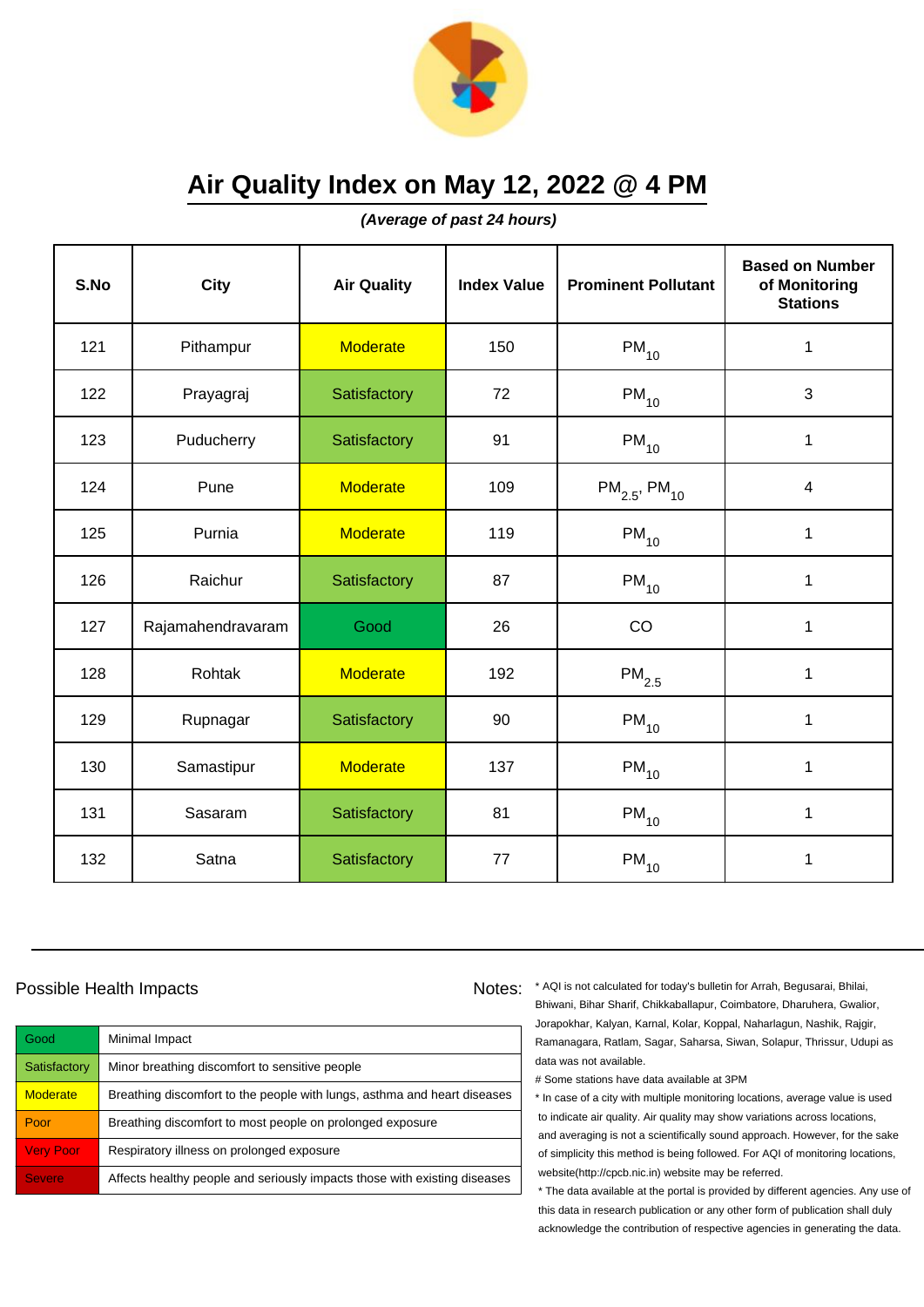

**(Average of past 24 hours)**

| S.No | <b>City</b>        | <b>Air Quality</b> | <b>Index Value</b> | <b>Prominent Pollutant</b> | <b>Based on Number</b><br>of Monitoring<br><b>Stations</b> |
|------|--------------------|--------------------|--------------------|----------------------------|------------------------------------------------------------|
| 133  | Shillong           | Good               | 16                 | $O_3$                      | 1                                                          |
| 134  | Shivamogga         | Good               | 48                 | $PM_{10}$                  | 1                                                          |
| 135  | Siliguri           | Satisfactory       | 81                 | NO <sub>2</sub>            | 1                                                          |
| 136  | Singrauli          | <b>Moderate</b>    | 152                | O <sub>3</sub>             | 1                                                          |
| 137  | <b>Sirsa</b>       | <b>Moderate</b>    | 162                | $PM_{10}$                  | $\mathbf{1}$                                               |
| 138  | Sonipat            | <b>Moderate</b>    | 186                | $\mathsf{PM}_{10}$         | 1                                                          |
| 139  | Srinagar           | Satisfactory       | 56                 | $PM_{2.5}$                 | 1                                                          |
| 140  | Talcher            | Good               | 44                 | $O_3$                      | 1                                                          |
| 141  | Thane              | <b>Moderate</b>    | 147                | $PM_{10}$                  | 1                                                          |
| 142  | Thiruvananthapuram | Good               | 33                 | $PM_{10}$                  | 1                                                          |
| 143  | Thoothukudi        | Good               | 43                 | $O_3$                      | $\mathbf{1}$                                               |
| 144  | Tirupati           | Good               | 40                 | $\mathsf{PM}_{10}$         | 1                                                          |

### Possible Health Impacts Notes: Notes:

Good Minimal Impact Satisfactory | Minor breathing discomfort to sensitive people Moderate **Breathing discomfort to the people with lungs**, asthma and heart diseases Poor **Breathing discomfort to most people on prolonged exposure** Very Poor Respiratory illness on prolonged exposure Severe **Affects healthy people and seriously impacts those with existing diseases** 

\* AQI is not calculated for today's bulletin for Arrah, Begusarai, Bhilai, Bhiwani, Bihar Sharif, Chikkaballapur, Coimbatore, Dharuhera, Gwalior, Jorapokhar, Kalyan, Karnal, Kolar, Koppal, Naharlagun, Nashik, Rajgir, Ramanagara, Ratlam, Sagar, Saharsa, Siwan, Solapur, Thrissur, Udupi as data was not available.

# Some stations have data available at 3PM

\* In case of a city with multiple monitoring locations, average value is used to indicate air quality. Air quality may show variations across locations, and averaging is not a scientifically sound approach. However, for the sake of simplicity this method is being followed. For AQI of monitoring locations, website(http://cpcb.nic.in) website may be referred.